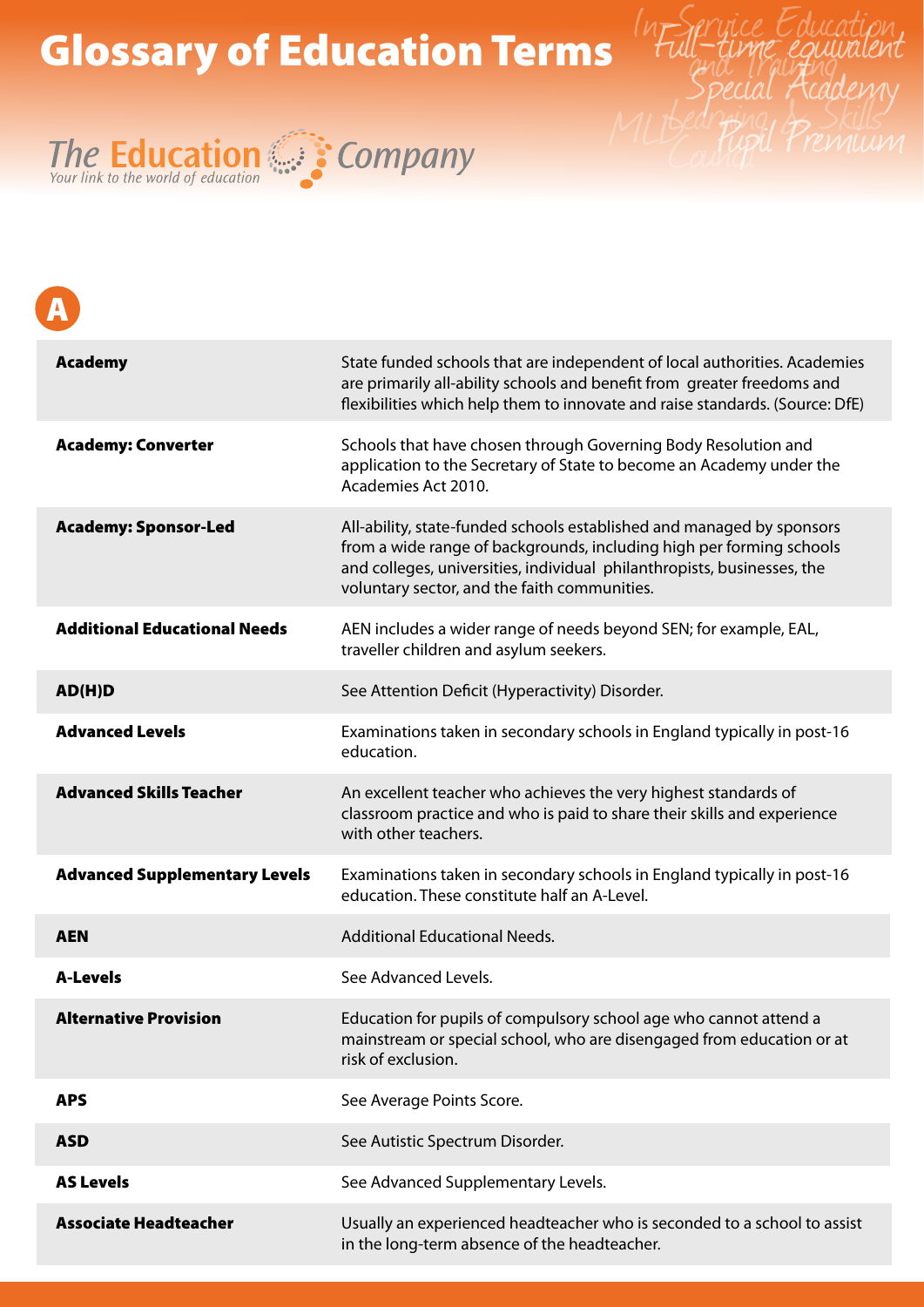| <b>Attention Deficit (Hyperactivity)</b><br><b>Disorder</b> | ADHD is a group of behavioural symptoms that include inattentiveness,<br>hyperactivity and impulsiveness. ADD is a type of ADHD (Source: NHS)                                                                                                                                                                                 |
|-------------------------------------------------------------|-------------------------------------------------------------------------------------------------------------------------------------------------------------------------------------------------------------------------------------------------------------------------------------------------------------------------------|
| <b>Autistic Spectrum Disorder</b>                           | Pupils with ASD find it difficult to understand and use non-verbal and<br>verbal communication; understand social behaviour, which affects their<br>ability to interact with children and adults; and, think and behave flexibly,<br>which may be shown in restricted, obsessional or repetitive activities.<br>(Source: DfE) |
| <b>Average Points Score</b>                                 | For KS2 and KS3, the APS is the average of the school's pupils' overall score<br>in the tests for that age for maths, English and science. For KS4 (GCSE), the<br>APS is the average score for all the GCSEs (or equivalent) exams the pupils<br>take.                                                                        |
|                                                             |                                                                                                                                                                                                                                                                                                                               |
| <b>Beacon Schools</b>                                       | These were outstanding schools in England and Wales acknowledged by<br>the DfE between 1998 and 2005.                                                                                                                                                                                                                         |
| <b>BTEC</b>                                                 | Qualification equivalent to two A level courses. Subjects include Nursery<br>Nursing, Business Studies and Art and Design. There are considerable<br>practical elements to the courses with work placements offered.                                                                                                          |
| <b>CFR</b>                                                  |                                                                                                                                                                                                                                                                                                                               |
|                                                             | See Consistent Financial Reporting                                                                                                                                                                                                                                                                                            |
| Childminder                                                 | Childminders look after children under five and school age children<br>after hours and in the holidays. The local authority decides how<br>many children a childminder can care for, and childminders are able to<br>register as part of a network to provide early education.                                                |
| <b>City Technology College</b>                              | CTCs teach subjects of the national curriculum pre-16 with a specific focus<br>on science and technology. They offer a wide range of vocational<br>qualifications for post-16 pupils, and have close links with businesses.                                                                                                   |
|                                                             |                                                                                                                                                                                                                                                                                                                               |
| <b>Co-educational</b>                                       | The system of education in which both males and females attend the same<br>institution or classes.                                                                                                                                                                                                                            |
| <b>Community School</b>                                     | Schools that are maintained by the local authority (LA). The LA is the<br>admissions authority - it has main responsibility for deciding<br>arrangements for admitting pupils. (Source: DfE)                                                                                                                                  |
| <b>Community Special School</b>                             | Schools that are maintained by the LA, which are organised to make<br>special educational provision for pupils with special educational needs<br>(SEN). (Source: DfE)                                                                                                                                                         |
| <b>Consistent Financial Reporting</b>                       | CFR data provides financial information about a school's income and<br>expenditure for a defined school year.                                                                                                                                                                                                                 |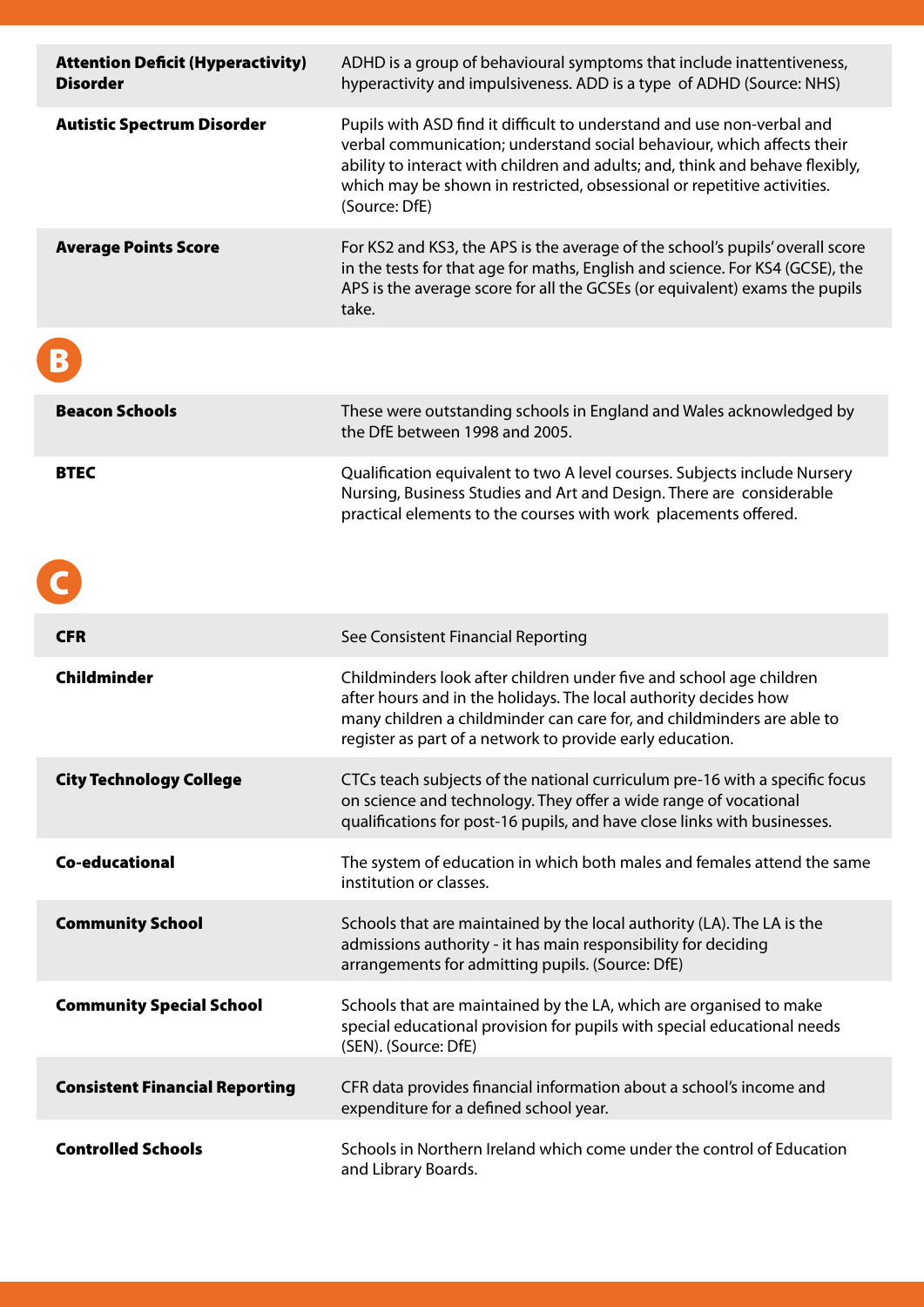|                                                                 | <b>Contextual Value Added (Measure)</b> CVA is a performance indicator that takes into account variables outside<br>of the classroom. For example, a number of other factors "such as gender,<br>special educational needs, movement between schools, and family<br>circumstances, are also known to affect pupils' performance" (Source: DfE).                                                                                     |
|-----------------------------------------------------------------|-------------------------------------------------------------------------------------------------------------------------------------------------------------------------------------------------------------------------------------------------------------------------------------------------------------------------------------------------------------------------------------------------------------------------------------|
| <b>CTC</b>                                                      | See City Technology College.                                                                                                                                                                                                                                                                                                                                                                                                        |
| <b>CVA</b>                                                      | See Contextual Value Added (Measure).                                                                                                                                                                                                                                                                                                                                                                                               |
| <b>CVAM</b>                                                     | See Contextual Value Added (Measure).                                                                                                                                                                                                                                                                                                                                                                                               |
| <b>Day Nurseries</b>                                            | These take children under five for the whole working day. Children can<br>attend on a part-time or full-time basis according to their parents' needs.<br>They may be run by local authorities, voluntary organisations, private<br>companies, individuals or employers. There must be at least one adult for<br>every eight children and at least half of the staff must have a qualification<br>recognised by the local authority. |
| <b>DCSF</b>                                                     | See the Department for Children, Schools & Families.                                                                                                                                                                                                                                                                                                                                                                                |
| <b>Dedicated Schools Grant</b>                                  | A combination of old grants; i.e. school standards grant, Leadership<br>Incentive Grant, deprivation and transition, city learning centres,<br>specialist schools, school lunch grant, ethnic achievement grant, 121<br>tuition, extended schools subsidy, national strategies, diploma formula<br>grant, and the London pay addition. (Source: BESA)                                                                               |
| <b>DENI</b>                                                     | See the Department for Education in Northern Ireland.                                                                                                                                                                                                                                                                                                                                                                               |
| <b>DE Ref No.</b>                                               | The Northern Ireland equivalent of a DfE No. (also 7 digits long).                                                                                                                                                                                                                                                                                                                                                                  |
| <b>Department for Children</b><br><b>Schools &amp; Families</b> | The Government department that oversaw the education portfolio in<br>England & Wales (2007-2010).                                                                                                                                                                                                                                                                                                                                   |
| <b>Department for Education</b>                                 | The current Government department that oversees the education<br>portfolio in England & Wales (2010-present).                                                                                                                                                                                                                                                                                                                       |
| <b>Department for Education</b><br>& Employment                 | The Government department that oversaw the education<br>portfolio in England & Wales (1995-2001).                                                                                                                                                                                                                                                                                                                                   |
| <b>Department for Education</b><br>& Science                    | The Government department that oversees the education portfolio in<br>Ireland (Republic).                                                                                                                                                                                                                                                                                                                                           |
| <b>Department for Education &amp; Skills</b>                    | The Government department that oversaw the education portfolio in<br>England & Wales (2001-2007).                                                                                                                                                                                                                                                                                                                                   |
| <b>Department for Education in</b><br><b>Northern Ireland</b>   | The current Government department that oversees the<br>education portfolio in Northern Ireland.                                                                                                                                                                                                                                                                                                                                     |
| <b>DfE</b>                                                      | See the Department for Education.                                                                                                                                                                                                                                                                                                                                                                                                   |
| <b>DfEE</b>                                                     | See the Department for Education & Employment.                                                                                                                                                                                                                                                                                                                                                                                      |
| <b>DfES</b> (1)                                                 | See the Department for Education & Skills.                                                                                                                                                                                                                                                                                                                                                                                          |
| DfES(2)                                                         | See the Department for Education & Science.                                                                                                                                                                                                                                                                                                                                                                                         |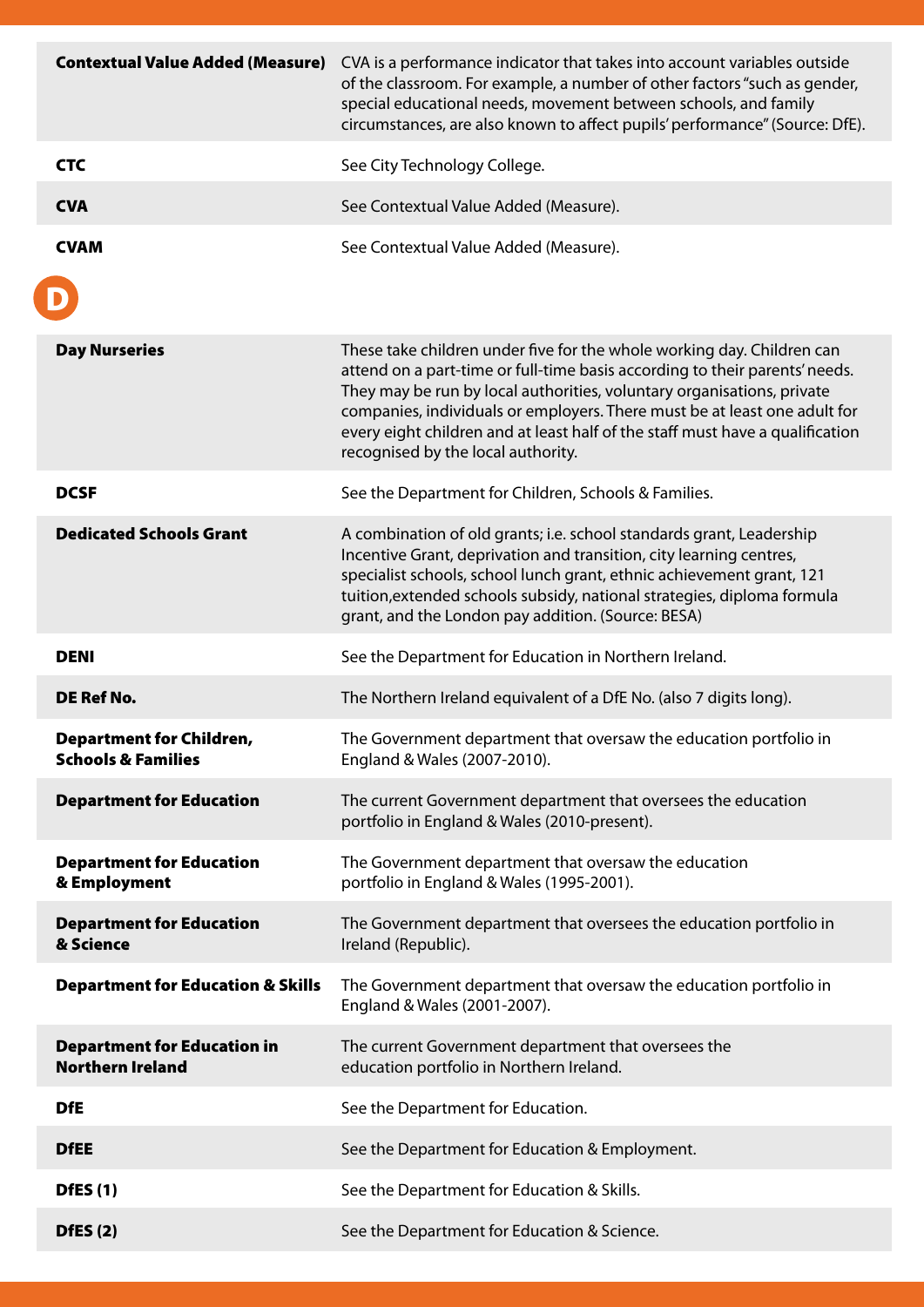| DfE No.                                | The 7-digit combination of the LA No. and the Establishment No. (state<br>schools in England & Wales only).                                                                                                                                    |
|----------------------------------------|------------------------------------------------------------------------------------------------------------------------------------------------------------------------------------------------------------------------------------------------|
| <b>Disapplication</b>                  | Removal or lifting of a programme of study, attainment target, assessment,<br>or any other component of the National Curriculum, or any combination of<br>these, including entire subjects or the entire National Curriculum.<br>(Source: DfE) |
| <b>DSG</b>                             | See Dedicated Schools Grant.                                                                                                                                                                                                                   |
| <b>Dyscalculia</b>                     | Pupils with dyscalculia have difficulty in acquiring mathematical skills.<br>(Source: DfE)                                                                                                                                                     |
| <b>Dyslexia</b>                        | Pupils with dyslexia have a marked and persistent difficulty in learning to<br>read, write and spell, despite progress in other areas. (Source: DfE)                                                                                           |
| <b>Dyspraxia</b>                       | Pupils with dyspraxia are affected by an impairment or immaturity of the<br>organisation of movement, often appearing clumsy. (Source: DfE)                                                                                                    |
|                                        |                                                                                                                                                                                                                                                |
| <b>EAL</b>                             | English as an Additional Language.                                                                                                                                                                                                             |
| <b>Early Years</b>                     | Children aged 3 to the end of the school reception year.                                                                                                                                                                                       |
| <b>EAZ</b>                             | See Education Action Zones.                                                                                                                                                                                                                    |
|                                        |                                                                                                                                                                                                                                                |
| <b>Education Action Zones</b>          | Forums established in areas of low academic achievement in 1998 by the<br>Labour Government.                                                                                                                                                   |
| <b>Education Maintenance Allowance</b> | A financial incentive paid to Post-16 students to keep them in full-time<br>education.                                                                                                                                                         |
| <b>EiC</b>                             | See Excellence in Cities                                                                                                                                                                                                                       |
| <b>EMA</b>                             | See Education Maintenance Allowance.                                                                                                                                                                                                           |
| <b>ESOL</b>                            | English for Speakers of Other Languages.                                                                                                                                                                                                       |
| <b>ESTYN</b>                           | The education and training inspectorate for Wales.                                                                                                                                                                                             |
| <b>Excellence Cluster</b>              | A group of schools working together under the EiC programme. The<br>specific Excellence Cluster grant has now been absorbed into the DSG.                                                                                                      |
| <b>Excellence in Cities</b>            | A programme launched by the Labour Government in March 1999 to raise<br>standards and promote inclusion in urban areas, particularly inner cities.                                                                                             |
| <b>Executive Headteacher</b>           | A very experienced headteacher who oversees the running of multiple<br>schools; for example, a federation or consortium.                                                                                                                       |
| <b>Extended Schools</b>                | A school that provides a range of services and activities often beyond the<br>school day to help meet the needs of its pupils, their families and the<br>wider community.                                                                      |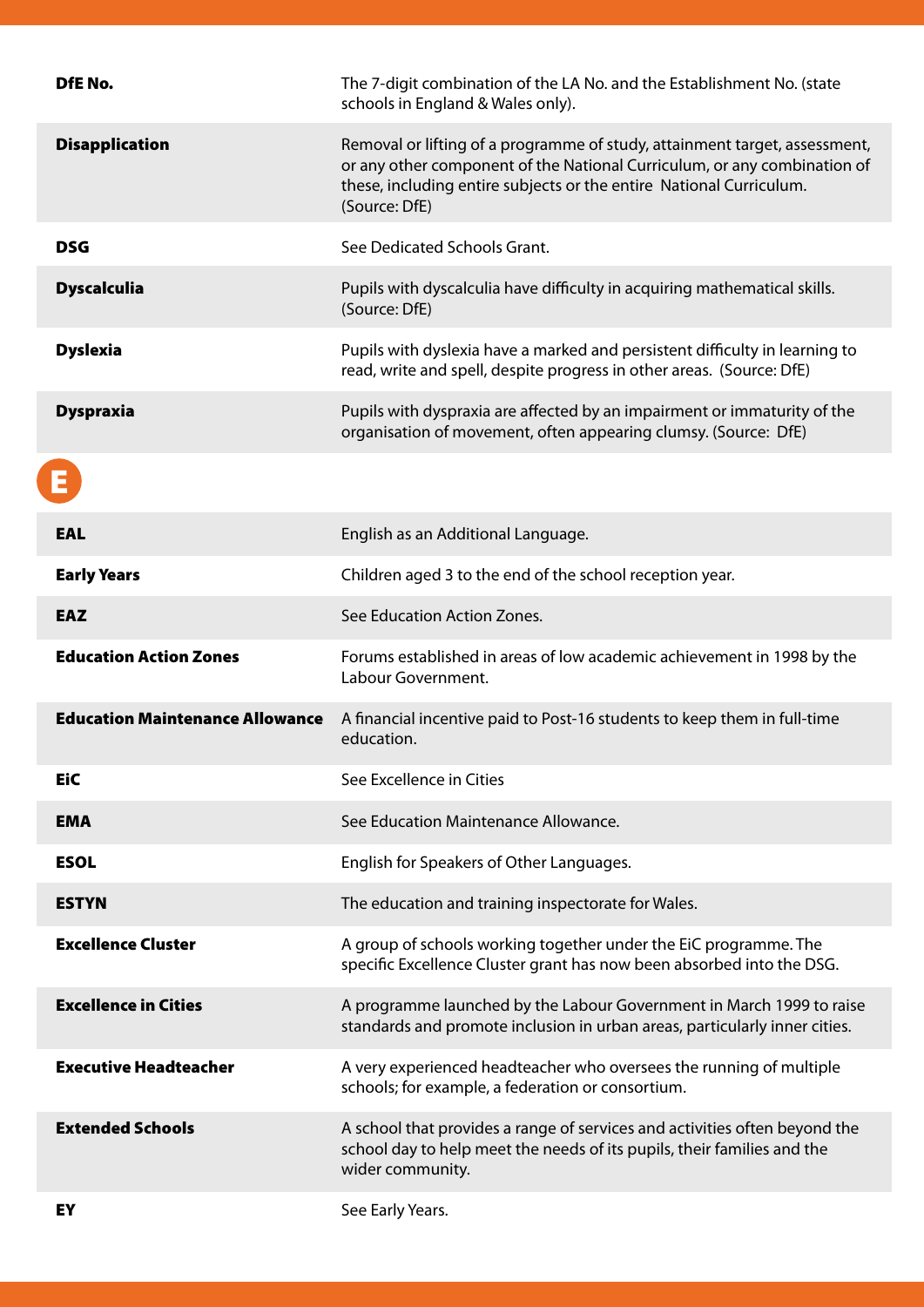| <b>FE</b>                                                   | See Further Education.                                                                                                                                                                                                                                                                  |
|-------------------------------------------------------------|-----------------------------------------------------------------------------------------------------------------------------------------------------------------------------------------------------------------------------------------------------------------------------------------|
| <b>Feeder Schools</b>                                       | Some admission authorities give priority to children from certain primary<br>schools.                                                                                                                                                                                                   |
| <b>First Schools</b>                                        | State schools that teach pupils aged 5 to 8/9.                                                                                                                                                                                                                                          |
| <b>Foundation School</b>                                    | Schools maintained by the LA. May have a foundation (generally religious)<br>that appoints some - but not most - of the governing body. The governing<br>body is the admissions authority. (Source: DfE)                                                                                |
| <b>Foundation Special School</b>                            | Schools maintained by the LA, which are specifically organised to make<br>special educational provision for pupils with SEN. (Source: DfE)                                                                                                                                              |
| <b>Foundation Stage</b>                                     | See Early Years.                                                                                                                                                                                                                                                                        |
| <b>Free School</b>                                          | All-ability state-funded schools set up in response to what local people<br>say they want and need in order to improve education for children in their<br>community. They have the same legal requirements as academies and<br>enjoy the same freedoms and flexibilities. (Source: DfE) |
| <b>Free School Meal</b>                                     | A pupil's entitlement to receive a paid for meal in the middle of the school<br>day.                                                                                                                                                                                                    |
| <b>FS</b>                                                   | See Foundation Stage.                                                                                                                                                                                                                                                                   |
| <b>FSM</b>                                                  | Free School Meals. See "Full-time equivalent".                                                                                                                                                                                                                                          |
| <b>Further Education</b>                                    | Traditionally, post-16 education, though some vocational courses may<br>start at age 14 with secondary school children attending specific courses<br>at FE Colleges. Qualifications include HNDs and Foundation Degrees.                                                                |
| <b>Full-time equivalent</b>                                 | The headcount of full-time staff plus the proportion of the full-time hours<br>worked by part-time teachers.                                                                                                                                                                            |
| <b>GCSE</b>                                                 | See General Certificate of Secondary Education.                                                                                                                                                                                                                                         |
| <b>General Certificate of</b><br><b>Secondary Education</b> | Examinations taken by pupils in England, usually aged 14-16.                                                                                                                                                                                                                            |
| <b>General National</b><br><b>Vocational Qualification</b>  | Similar to a BTEC and the equivalent of 2 A levels. The subjects<br>offered have a vocational element, such as childhood studies.                                                                                                                                                       |
| <b>GNVQ</b>                                                 | See General National Vocational Oualification.                                                                                                                                                                                                                                          |
| <b>HE</b>                                                   | See Higher Education.                                                                                                                                                                                                                                                                   |
| <b>Hearing Impairment</b>                                   | Varying degrees of deafness.                                                                                                                                                                                                                                                            |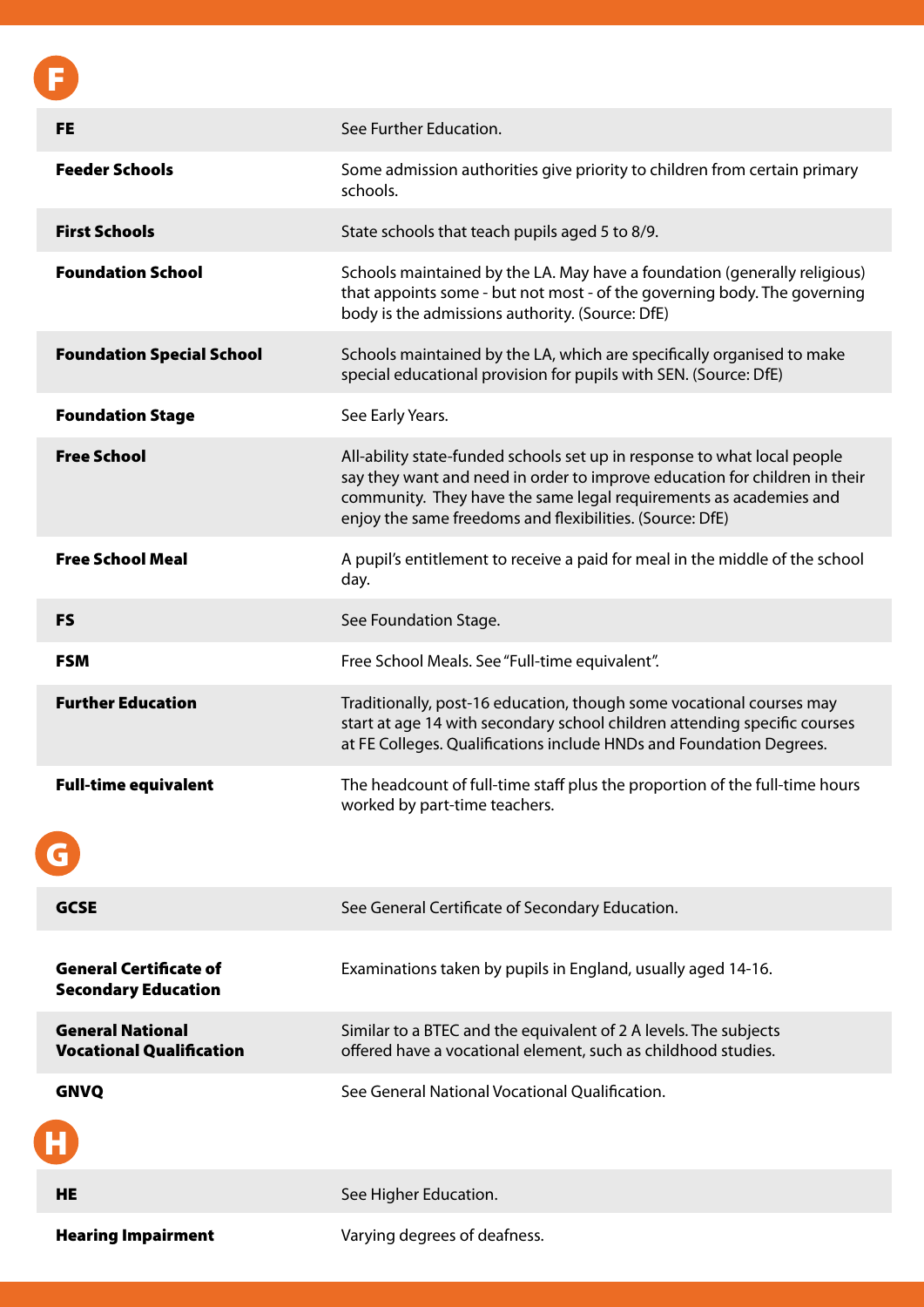| нı                                     | See Hearing Impairment.                                                                                                                                                                     |
|----------------------------------------|---------------------------------------------------------------------------------------------------------------------------------------------------------------------------------------------|
| <b>Higher Education</b>                | Traditionally, post-16 education undertaken at HE Colleges, Universities<br>and Institutes of Technology. Qualifications include undergraduate and<br>postgraduate degrees.                 |
| <b>Higher Level Teaching Assistant</b> | The role of HLTA was created under the 2003 National Workforce<br>Agreement to establish advanced LSAs that may lead lessons and work<br>closer with pupils on their learning requirements. |
| <b>Higher National</b>                 | A qualification in Scotland awarded by the SQA and considered equivalent<br>to the first or second year of a university degree course.                                                      |
| <b>Higher National Diploma</b>         | A BTEC qualification in England awarded by Edexcel and considered<br>equivalent to the first or second year of a university degree course.                                                  |
| <b>HLTA</b>                            | See Higher level teaching Assistant.                                                                                                                                                        |
| <b>HND</b>                             | See Higher National Diploma.                                                                                                                                                                |

| <b>Independent School</b>                  | This is a school that is neither maintained by an LA nor grants and which is<br>registered under section 70 of the Education Act 1944. (Source: DfE) |
|--------------------------------------------|------------------------------------------------------------------------------------------------------------------------------------------------------|
| <b>Independent Special School</b>          | An independently-run special school.                                                                                                                 |
| <b>INSET</b>                               | See In-Service Education & Training.                                                                                                                 |
| <b>Initial Teacher Training</b>            | Most people need to take an ITT course in order to gain qualified teacher<br>status (QTS).                                                           |
| <b>In-Service Education &amp; Training</b> | All teachers have access to INSET in schools, helping them to refine their<br>teaching and management skills.                                        |
| ITT                                        | See Initial Teacher Training.                                                                                                                        |

## J

No entries currently

| <b>Key Stage 1</b> | Ages 4 to 7 (school years 1 & 2).                                           |
|--------------------|-----------------------------------------------------------------------------|
| <b>Key Stage 2</b> | Ages 7 to 11 (school years 3 to 6).                                         |
| <b>Key Stage 3</b> | Ages 11 to 14 (traditionally school years 7 to 9).                          |
| <b>Key Stage 4</b> | Ages 14 to 16 (traditionally school years 10 & 11).                         |
| <b>Key Stage 5</b> | Ages 16 to 18 (traditionally school years 12 & 13 - also known as Post-16). |
| KS <sub>1</sub>    | See Key Stage 1.                                                            |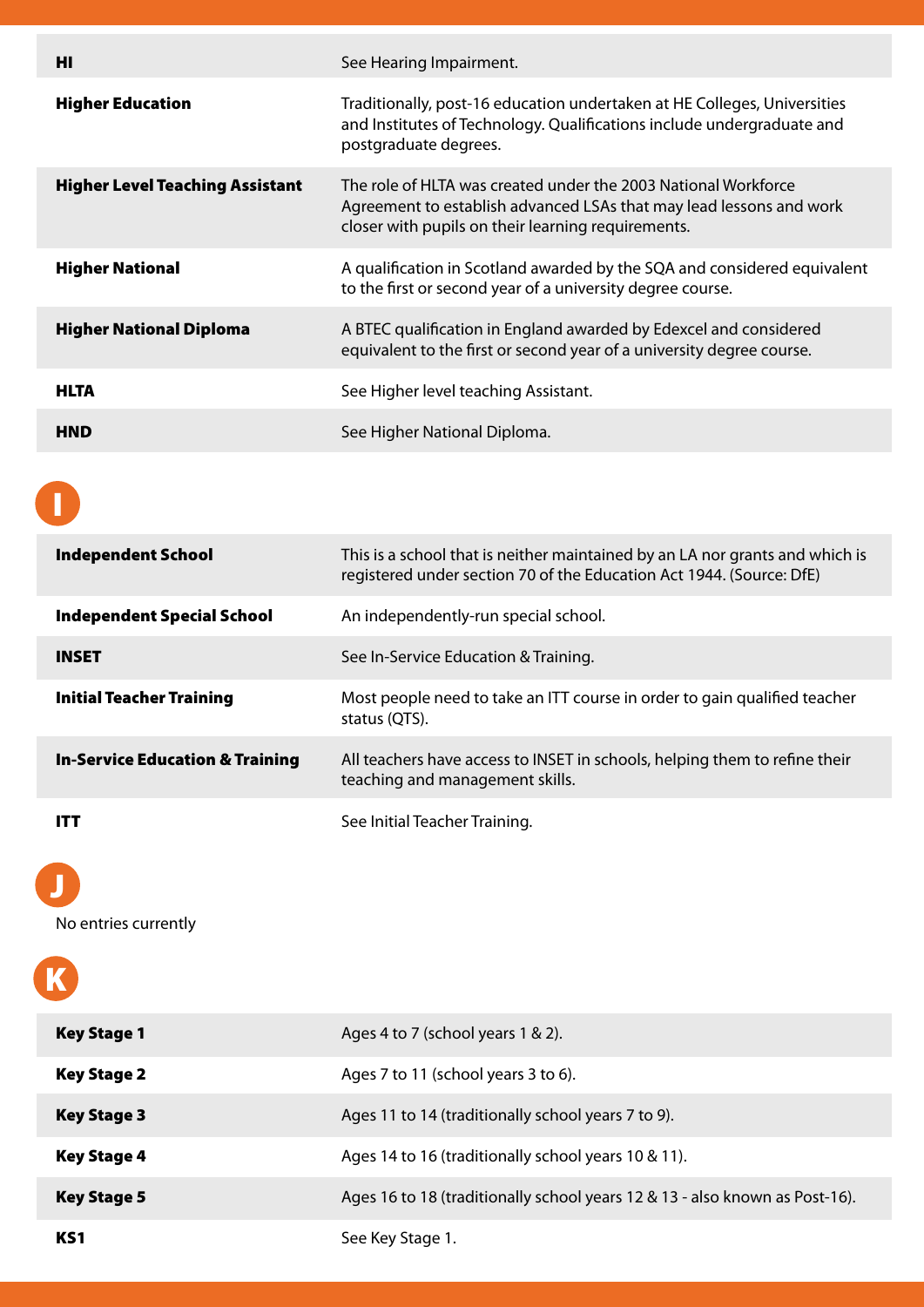| KS <sub>2</sub> | See Key Stage 2. |
|-----------------|------------------|
| KS3             | See Key Stage 3. |
| KS4             | See Key Stage 4. |
| KS5             | See Key Stage 5. |

L

| <b>LA</b>                            | See Local Authority.                                                                                                                                                                                                                                                                           |
|--------------------------------------|------------------------------------------------------------------------------------------------------------------------------------------------------------------------------------------------------------------------------------------------------------------------------------------------|
| <b>LEA</b>                           | See Local Education Authority.                                                                                                                                                                                                                                                                 |
| <b>Learning &amp; Skills Council</b> | From 2001-10 the LSC had a budget of $£13bn$ to improve the provision of<br>learning in England, particularly through vocational courses in FE.                                                                                                                                                |
| <b>Local Education Authority</b>     | Established by the 1902 Education Act, LEAs replaced school boards and<br>technical instruction committees in being responsible for education in<br>areas of at least 10,000 people. The 2004 Children's Act expanded their<br>remit to include social services responsibilities for children. |
| <b>Local Authority</b>               | England is governed by LAs, which may be county councils, metropolitan<br>districts, metropolitan boroughs, unitary authorities, districts or boroughs.                                                                                                                                        |
| <b>LSA</b>                           | See Learning Support Assistant                                                                                                                                                                                                                                                                 |
| <b>LSC</b>                           | See Learning & Skills Council.                                                                                                                                                                                                                                                                 |
| <b>Learning Support Assistant</b>    | A classroom assistant.                                                                                                                                                                                                                                                                         |

| _<br>_<br>_ |  |
|-------------|--|

| <b>MFL</b>                          | See Modern Foreign Languages.                                                                                                                                                                                                                                                           |
|-------------------------------------|-----------------------------------------------------------------------------------------------------------------------------------------------------------------------------------------------------------------------------------------------------------------------------------------|
| <b>Middle Schools</b>               | State schools that teach pupils aged 8/9 to 12/13.                                                                                                                                                                                                                                      |
| <b>MLD</b>                          | See Moderate Learning Difficulty.                                                                                                                                                                                                                                                       |
| <b>Moderate Learning Difficulty</b> | Pupils with MLDs will have attainments significantly below expected levels<br>in most areas of the curriculum despite appropriate interventions. Their<br>needs will not be able to be met by normal differentiation and the<br>flexibilities of the National Curriculum. (Source: DfE) |
| <b>Modern Foreign Languages</b>     | MFL typically includes French, German and Spanish. There is currently no<br>statutory requirement to teach MFL in KS1, KS2 or KS4 in England.                                                                                                                                           |
| MSI                                 | See Multi-Sensory Impairment.                                                                                                                                                                                                                                                           |
| <b>Multi-Sensory Impairment</b>     | Pupils with MSI have a combination of visual and hearing difficulties. They<br>are sometimes referred to as deafblind but may have some residual sight<br>and/or hearing. (Source: DfE)                                                                                                 |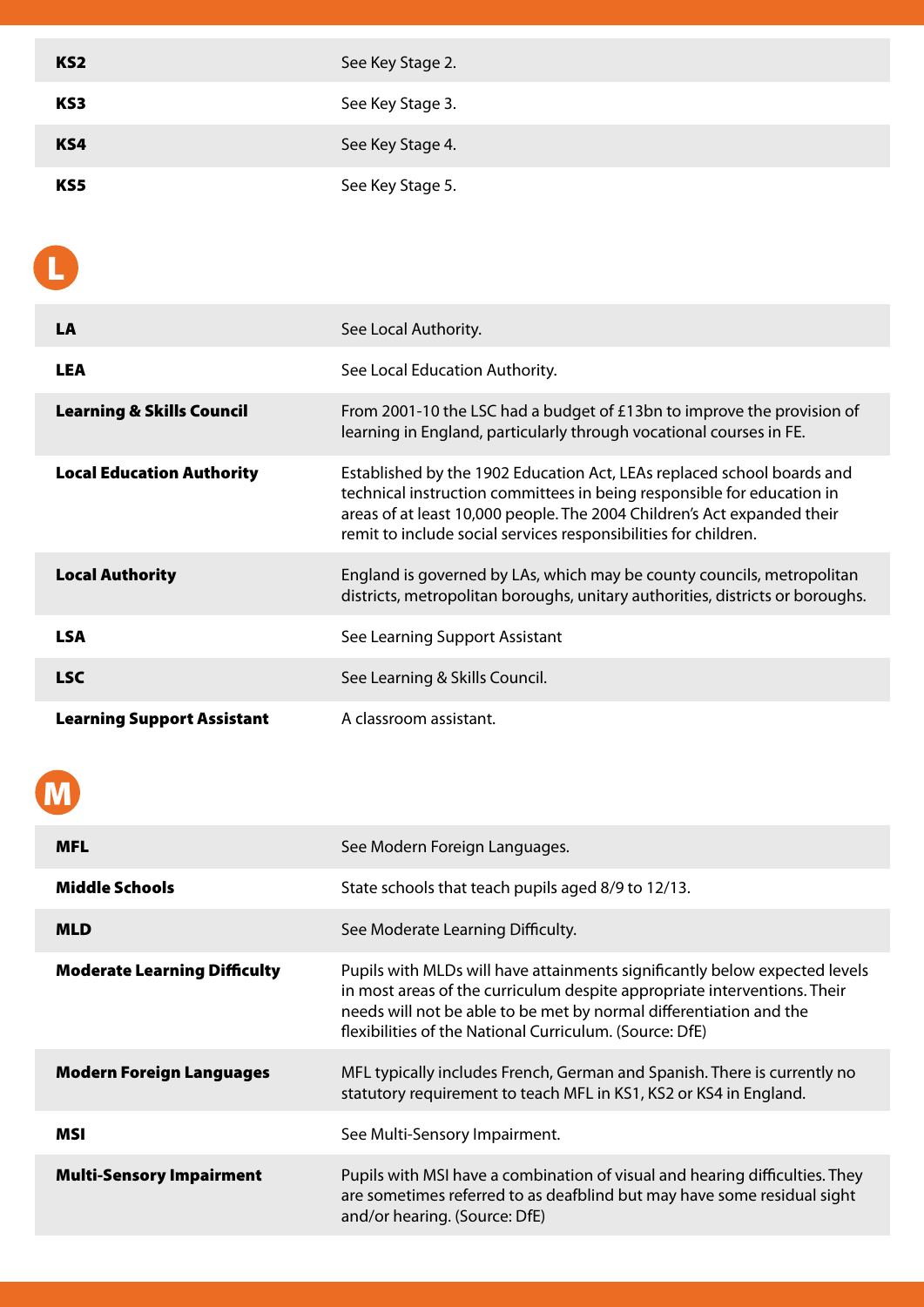| <b>National Curriculum</b>                                   | The basic framework setting out what children aged 5 to 16 should learn<br>in state schools.                                                                                                                                                                                                                      |
|--------------------------------------------------------------|-------------------------------------------------------------------------------------------------------------------------------------------------------------------------------------------------------------------------------------------------------------------------------------------------------------------|
|                                                              |                                                                                                                                                                                                                                                                                                                   |
| <b>New Schools Network</b>                                   | Registered Charity set up in 2009 to give guidance, support and advice for<br>groups looking to open a school.                                                                                                                                                                                                    |
| <b>Nursery School</b>                                        | These take children from the age of three or four and are open during<br>school term time and normally offer five half-day sessions a week. There<br>must be at least one adult for every 13 children. Staff are qualified teachers<br>and assistants.                                                            |
|                                                              |                                                                                                                                                                                                                                                                                                                   |
| <b>Ofsted</b>                                                | The Office for Standards in Education.                                                                                                                                                                                                                                                                            |
| <b>Opportunity Playgroup</b>                                 | This is a group that is set up primarily to provide for children with<br>disabilities or learning difficulties alongside other children. (Source: DfE)                                                                                                                                                            |
|                                                              |                                                                                                                                                                                                                                                                                                                   |
| <b>Per Pupil Funding</b>                                     | The amount of funding received by a school for each pupil they have on<br>their roll.                                                                                                                                                                                                                             |
| <b>PFI</b>                                                   | See Private Finance Initiative.                                                                                                                                                                                                                                                                                   |
| <b>Playgroup</b>                                             | See Pre-School.                                                                                                                                                                                                                                                                                                   |
| Playschool                                                   | See Pre-School.                                                                                                                                                                                                                                                                                                   |
| <b>PMLD</b>                                                  | See Profound & Multiple Learning Difficulty.                                                                                                                                                                                                                                                                      |
| Post-16                                                      | Ages 16 to 18 (also known as Key Stage 5).                                                                                                                                                                                                                                                                        |
| <b>PPP</b>                                                   | See Public-Private Partnership.                                                                                                                                                                                                                                                                                   |
| <b>Pre-School</b>                                            | These generally take children between the ages of three and five and most<br>offer half-day sessions. Usually non-profit making and managed by<br>volunteers and parents. There must be at least one adult for every eight<br>children and at least half of the adults must be qualified leaders or<br>assistants |
| <b>Primary Schools</b>                                       | State schools that teach pupils aged 4 to 11. Primary Schools are typically<br>co-educational.                                                                                                                                                                                                                    |
| <b>Private Finance Initiative</b>                            | An initiative to attract private sector funding for major public sector<br>projects.                                                                                                                                                                                                                              |
| <b>Profound &amp; Multiple</b><br><b>Learning Difficulty</b> | Pupils with profound and multiple learning difficulties have complex<br>learning needs. In addition to very severe learning difficulties, pupils have<br>other significant difficulties such as physical disabilities, sensory<br>impairment or a severe medical condition. (Source: DfE)                         |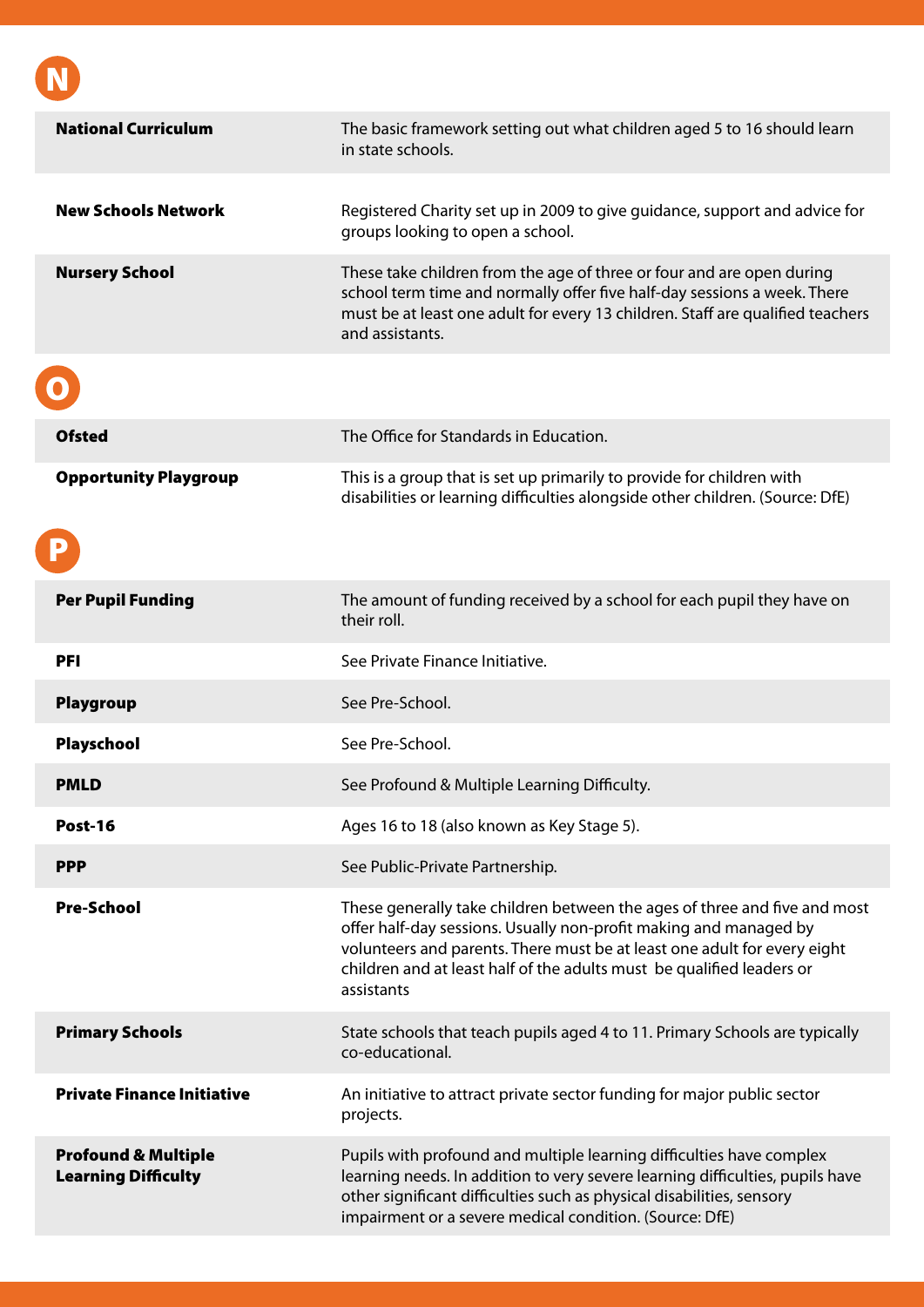| <b>Public-Private Partnership</b>        | The introduction of private sector funding and expertise into the provision<br>of public services in order to achieve best value for money for taxpayers.                                               |
|------------------------------------------|---------------------------------------------------------------------------------------------------------------------------------------------------------------------------------------------------------|
| <b>Pupil Premium</b>                     | Funding for pupils in reception through to Year 11, based on FSM.                                                                                                                                       |
|                                          |                                                                                                                                                                                                         |
| <b>QTS</b>                               | See Qualified Teacher Status.                                                                                                                                                                           |
| <b>Qualified Teacher Status</b>          | The professional status you need to obtain to teach in state maintained<br>schools in England and Wales. QTS is normally awarded after successful<br>completion of an Initial Teacher Training course.  |
|                                          |                                                                                                                                                                                                         |
| No entries currently                     |                                                                                                                                                                                                         |
|                                          |                                                                                                                                                                                                         |
| <b>School Business Manager</b>           | An extension to the traditional Bursar role. SBMs take on the headteacher's<br>financial responsibilities. 9/10 secondary schools and 3/10 primaries now<br>have SBMs (Source: National College - 2011) |
| <b>Scottish Qualifications Authority</b> | The non-Governmental body responsible for accreditation and awarding<br>in Scotland.                                                                                                                    |
| <b>SEED</b>                              | Scottish Executive Education Department.                                                                                                                                                                |
| <b>SEED No.</b>                          | The Scottish equivalent of a DfE No. (also 7 digits long).                                                                                                                                              |
| <b>SEN</b>                               | <b>Special Educational Needs.</b>                                                                                                                                                                       |
| <b>SENCo</b>                             | Special Educational Needs Co-ordinator.                                                                                                                                                                 |
| <b>Senior Leadership Team</b>            | A school's decision-making body. This would normally consist of the<br>headteacher, any assistant and/or deputy heads, SBM and other<br>appropriate and experienced members of teaching staff.          |
| <b>Senior Management Team</b>            | See Senior Leadership Team.                                                                                                                                                                             |
| <b>Severe Learning Difficulty</b>        | Pupils with SLDs have significant intellectual or cognitive impairments.<br>(Source: DfE)                                                                                                               |
| <b>SLD</b>                               | See Severe Learning Difficulty.                                                                                                                                                                         |
| <b>SLT</b>                               | See Senior Leadership Team.                                                                                                                                                                             |
| <b>SMT</b>                               | See Senior Management Team.                                                                                                                                                                             |
| <b>Special Academy</b>                   | Academies specially organised to make special educational provision for<br>pupils with special educational needs (SEN). (Source: DfE)                                                                   |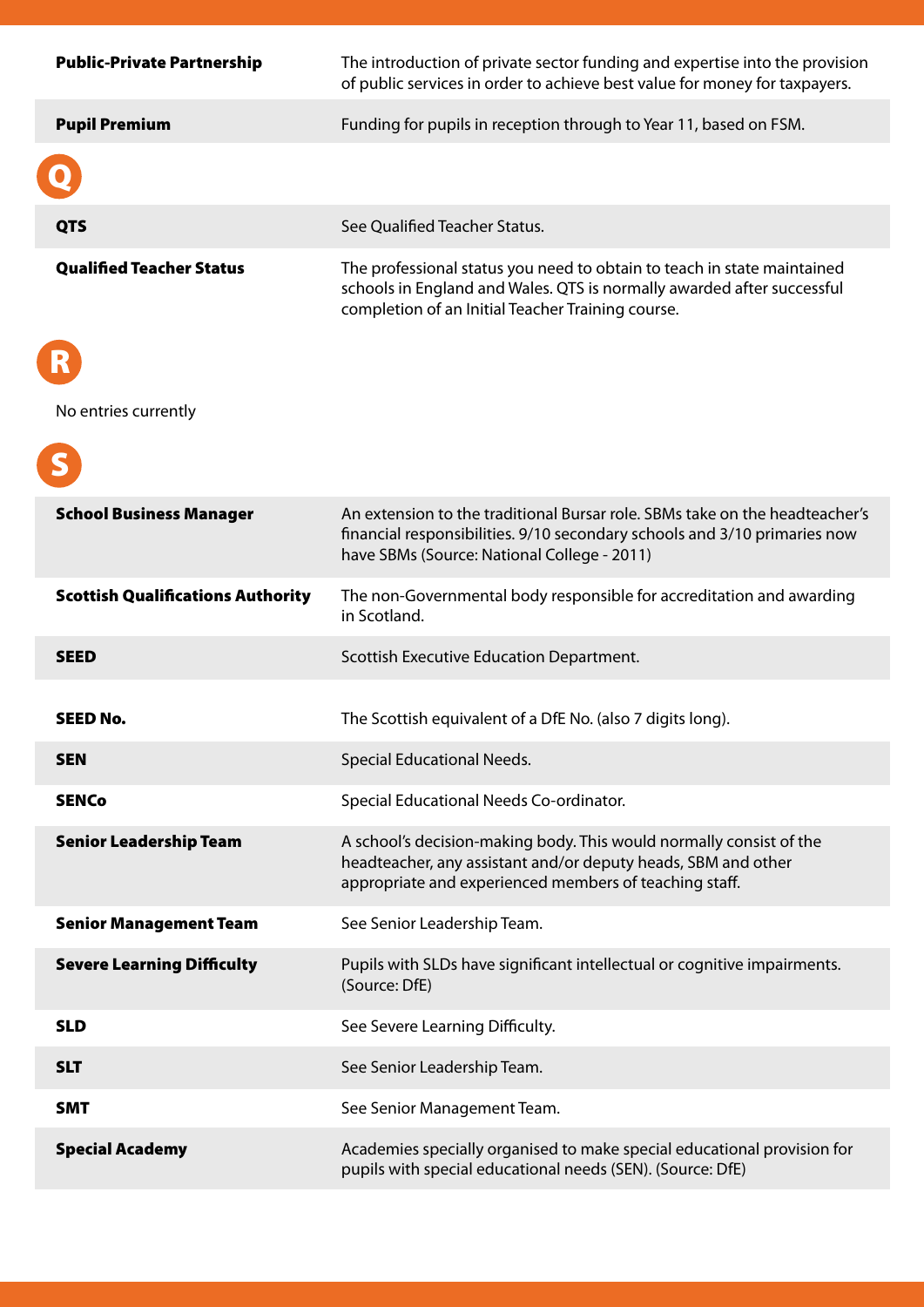| <b>Special Educational Needs</b>                                | A child is defined as having Special Educational Needs if he or she has a<br>learning difficulty which needs special teaching. A learning difficulty<br>means that the child has significantly greater difficulty in learning than<br>most children of the same age.                                                 |
|-----------------------------------------------------------------|----------------------------------------------------------------------------------------------------------------------------------------------------------------------------------------------------------------------------------------------------------------------------------------------------------------------|
| <b>Special School</b>                                           | A school that caters for pupils with SEN.                                                                                                                                                                                                                                                                            |
| <b>SQA</b>                                                      | See Scottish Qualifications Authority.                                                                                                                                                                                                                                                                               |
| <b>State Schools</b>                                            | The majority of pupils in the UK go to publicly-funded schools, usually<br>known as state schools. These make no charge to parents.                                                                                                                                                                                  |
| <b>Studio Schools</b>                                           | An innovative new model of 14 to 19 year-old educational provision. They<br>are small schools - typically with around 300 pupils - delivering mainstream<br>qualifications through project based learning. (Source: BESA)                                                                                            |
| <b>Sure Start</b>                                               | A Government-funded programme introduced in 1998 to provide childcare<br>support with an emphasis on community development.                                                                                                                                                                                          |
| <b>Teacher Assessments</b>                                      | Tests marked internally by teachers. The results, together with other<br>information, are used by teachers to produce teacher assessments in each<br>subject. (Source: DfE)                                                                                                                                          |
| <b>Teaching Schools</b>                                         | Outstanding schools that will take a leading role in the training and<br>professional development of teachers, support staff and headteachers, as<br>well as contributing to the raising of standards through school-to-school<br>support. Teaching Schools can work alone or in partnership with another<br>school. |
| <b>UCAS</b>                                                     | See Universities and Colleges Admissions Service.                                                                                                                                                                                                                                                                    |
| <b>University Technical Colleges</b>                            | UTCs are academies for 14-19-year-olds. They provide technical education<br>that meets the needs of modern employers. They offer technical courses<br>and work-related learning, combined with academic studies. (Source:<br>BESA)                                                                                   |
| <b>Universities &amp; Colleges</b><br><b>Admissions Service</b> | Central agency for processing applications for undergraduate<br>courses including degree level initial teacher training courses (BEd, BA/BSc<br>with qualified teacher status).                                                                                                                                      |
| <b>Upper Schools</b>                                            | State schools that teach pupils aged 14 to 18.                                                                                                                                                                                                                                                                       |
| <b>URN</b>                                                      | The Unique Reference Number assigned to the school by the national<br>education department (state & independent schools).                                                                                                                                                                                            |
| <b>UTC</b>                                                      | See University Technical Colleges.                                                                                                                                                                                                                                                                                   |